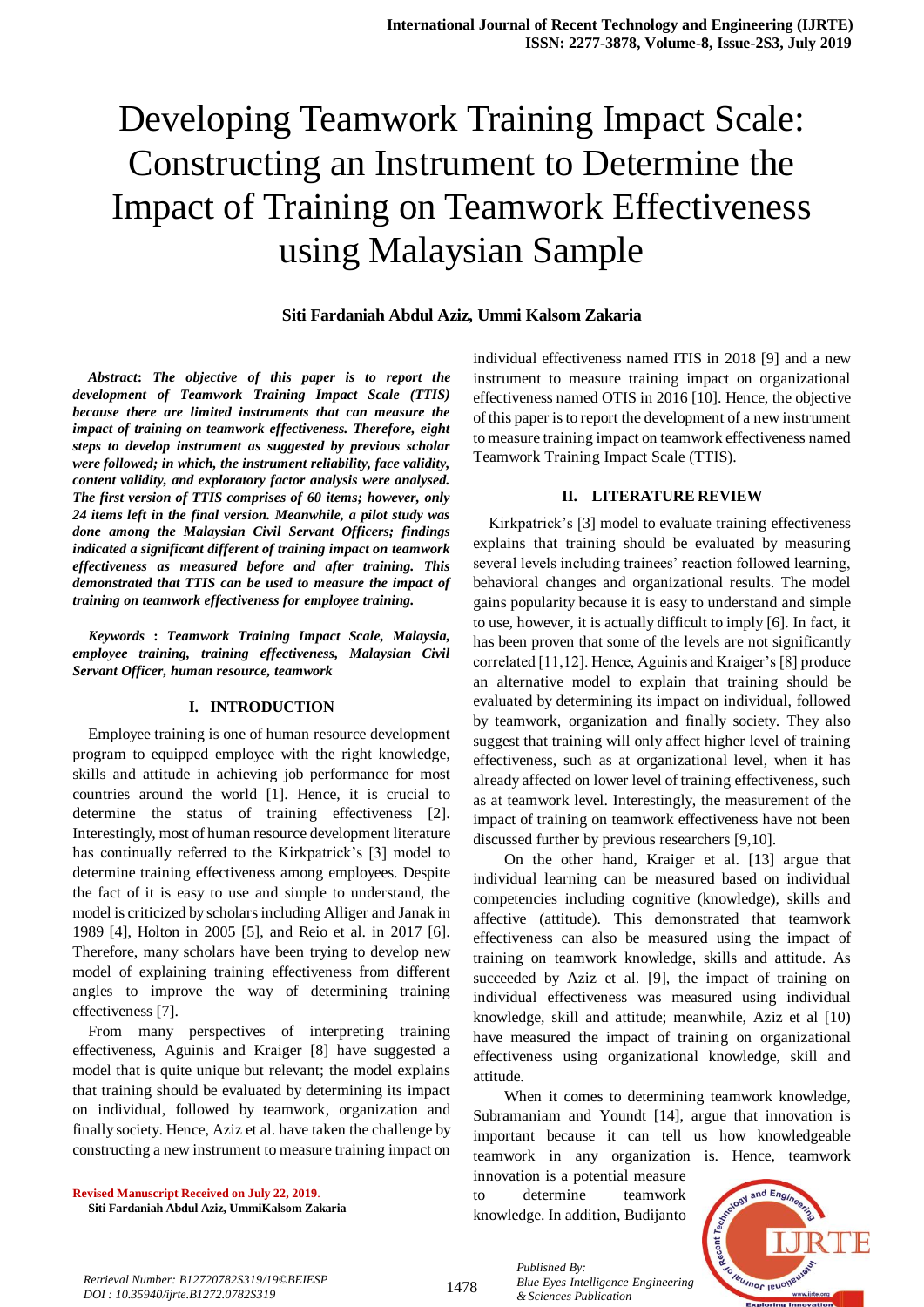[15] explains that teamwork performance can tell us how a teamwork in any organization is skilful to achieve its goal. Hence, teamwork performance is a potential measure to determine teamwork skill. Additionally, Weimar [16] explains that teamwork quality can tell us the attitude of teamwork in any organization. Hence, teamwork quality is a potential measure to determine teamwork attitude.

Therefore, research questions arise:

i) Can training have impact on teamwork effectiveness?

ii)How can the impact of training on teamwork effectiveness be measured?

iii) Can previous literature help in constructing new measurement of the impact of training on teamwork effectiveness?

## **III. MATERIALS AND METHOD**

The development of Teamwork Training Impact Scale (TTIS) is based on instrument development as suggested by Colton and Covert in 2007 [17]. They suggest eight steps to construct an instrument starting with (I) identifying research question, followed by (II) obtaining feedback from stakeholder, (III) identifying research method, (IV) formulating research question, (V) pre-test items and preliminary draft, (VI) revise instrument based on feedback, (VII) pilot study and revise instrument, and (VIII) administer instrument, analyse, and report result.

Consistent with Colton and Covert suggestions [17], instrument construction for TTIS started with Step I by identifying research question through literature review in previous section. Then, Step II was followed by organizing a focus group meeting to define related indicators conceptually and operationally. Next, Step III was followed by determining appropriate research method as suggested by previous scholars. Further, Step IV was followed by constructing relevant items. Furthermore, Step V was followed by pre-test items among small group sample in another focus group meeting. Next, Step VI was followed by organizing a jury validation to refine items. Then, Step VII was followed by organizing a pilot study to revise items using Exploratory Factor Analysis (EFA). Finally, Step VIII was followed by organizing another pilot study to administer instrument, analyse, and report result.

## **IV. RESULTS AND DISCUSSION**

# *STEP II*

A focus group involving the research team members was organized on 30 October 2014 to discuss about appropriate conceptual and operational definition to construct TTIS in Step II. There were six members in the research team with each holding a PhD; two of them were specialized in Human Resource Development, and others were specialized in each Human Resource Management, Psychology of Industrial and Organization, Information System, and Community Development respectively. This can be seen as feedback from stake holder to construct TTIS.

Table 1 presents conceptual definition of Teamwork

Training Impact (TTI); in which, TTI is defined as the effect of training output on teamwork effectiveness that can be measured through the teamwork's knowledge, skill and attitude. Hence, TTIS can comprise of three dimensions including teamwork knowledge, teamwork skill, and teamwork attitude

| <b>Dimensions</b> | <b>Operational Definition</b>       |  |  |  |  |  |
|-------------------|-------------------------------------|--|--|--|--|--|
|                   | Teamwork knowledge is defined       |  |  |  |  |  |
|                   | as teamwork innovation that can     |  |  |  |  |  |
|                   | be measured by determining the      |  |  |  |  |  |
| Teamwork          | ability to identify and<br>use      |  |  |  |  |  |
| Knowledge         | opportunity to produce new          |  |  |  |  |  |
|                   | product, service or work process    |  |  |  |  |  |
|                   | through the ability to increase and |  |  |  |  |  |
|                   | create radical innovation.          |  |  |  |  |  |
|                   | Teamwork skill is defined as        |  |  |  |  |  |
|                   | teamwork performance that can       |  |  |  |  |  |
| Teamwork          | measured<br>using<br>he —<br>the    |  |  |  |  |  |
| Skill             | effectiveness, efficiency,<br>and   |  |  |  |  |  |
|                   | meeting standard<br>time<br>to      |  |  |  |  |  |
|                   | complete job task.                  |  |  |  |  |  |
|                   | Teamwork attitude is defined as     |  |  |  |  |  |
|                   | teamwork quality that can be        |  |  |  |  |  |
|                   | measured in the quality of          |  |  |  |  |  |
| Teamwork          | communication, coordination,        |  |  |  |  |  |
| Attitude          | effort, mutual support, and united  |  |  |  |  |  |
|                   | in<br>members<br>among team         |  |  |  |  |  |
|                   | completing task to meet job         |  |  |  |  |  |
|                   | performance.                        |  |  |  |  |  |

## *STEP III*

Quantitative research method was selected to develop TTIS in Step III. In this method, the instrument will be tested using content validity, face validity, EFA, and reliability. This is consistent with suggestion by Hinkin [18], Neuman [19], and Holton [5]. The development of TTIS is consistent with three early steps suggested by Hinkin including organizing item generation, questionnaire administration, and initial item reduction.

Meanwhile, Holton [5] suggests using EFA for initial item reduction in the early phase of instrument development. In addition, Neuman [19] suggests that an instrument should be tested for its reliability and validity; hence, the Cronbach's Alpha reliability and some validity tests were analysed including the face and content validity

# *STEP IV*

Items in TTIS were developed by adapting items from previous research to construct new measurement of TTIS in Step IV. The first version of TTIS comprises of 60 items to measure teamwork knowledge, teamwork skills, and teamwork attitude.

Ten items were developed to measure teamwork knowledge through teamwork innovation. An instrument of measuring incremental innovation and radical innovation developed by

Subramaniam and Youndt [14] that consist of 6 items were adapted; meanwhile, another 4

*& Sciences Publication* 

*Published By:*



1479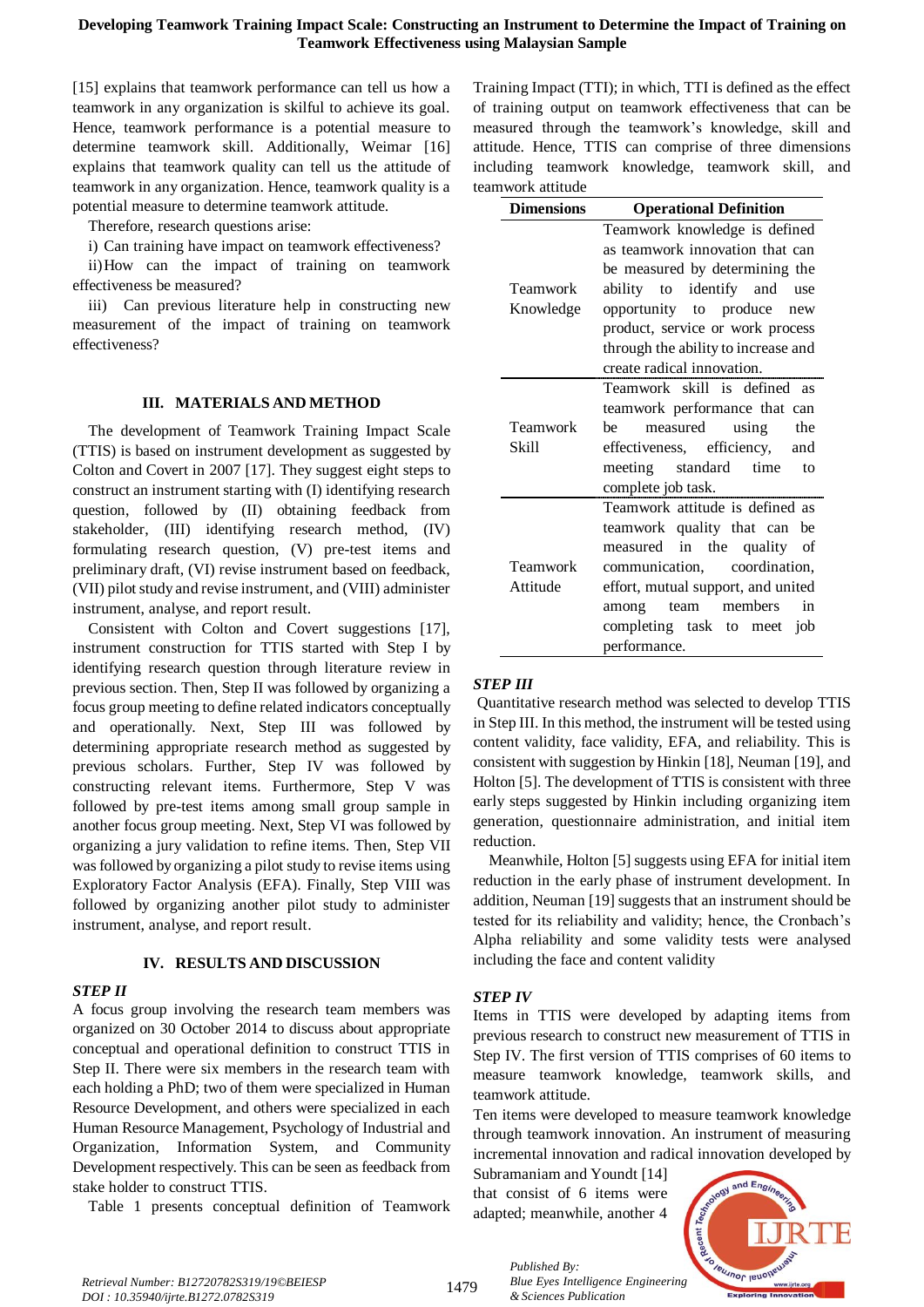items were self-constructed.

Further, teamwork skill was measured through teamwork performance; 15 items were developed. These items were adapted from 6 items measuring teamwork performance developed by Budijanto [15] and 7 items measuring teamwork performance by Weimar [16]; meanwhile, 2 item were self-constructed.

Furthermore, to measure teamwork attitude through teamwork quality, 35 items were developed. These items were adapted from 23 items measuring teamwork quality developed by Budijanto [15] and 39 items measuring teamwork quality by Weimar [16]. In sum, there were 60 items in the early development of TTIS. Items were developed in Bahasa Melayu and English versions. *STEP V*

The early 60 items of TTIS generated in this research was tested among small sample group using purposive sampling in Step V. Respondents consist of 20 postgraduate students specializing in Psychology of Industrial and Organization from UniversitiKebangsaan Malaysia. In this pre-test, respondents were asked to refine these items on a focus group meeting on 18 to 19 March 2015. During these focus group discussions, the face validity was verified; in which, items were refined. Sample question for teamwork knowledge was "*My team produce innovations that reinforce how we are currently competing*". Sample question for teamwork skill was "*Project goals are met by my team*". Sample question for teamwork attitude was "*The team members helped and supported each other as best they could*".

#### *STEP VI*

The TTIS was revised again in jury validation involving twelve juries to verify content validity in Step VI. Three juries were the subject matter experts that hold PhD in Human Resource Management and Development from Universiti Putra Malaysia (UPM) and UniversitiTeknologi MARA (UITM), Malaysia. Another five juries were practitioners that hold management positions in Malaysian government agencies including UPM, UITM, Civil Service Department, and Malaysian Islamic Preaching Foundation. Meanwhile, another four juries were postgraduate students specializing in Human Resource Development at UPM that hold management positions in Malaysian organization. These juries were given conceptual and operational definition to give marks and suggestion to improve TTIS; these juries have also consented to participate in the research. The twelve juries were asked to rate their agreeableness for each item using scale 1 to 10; scale 1 represents "strongly disagreed" and 10 represents "strongly agreed". The total averages were then divided into 10 to create level of reliability. According to Hair et al. [X], the level of reliability that can be accepted is more than 0.7; however, "…it may decrease to 0.6 in exploratory research" (p.137). Hence, items that have the average score percentage more than 0.6 were included in the next stage of ITIS development; all the 60 items remained at this stage. The average score percentage for each construct were higher than 0.8; this is shown in Table 2.

Table 2: Results for jury validation to verify content validity in TTIS

| <b>Components</b><br>e:<br>ιg<br>ıs | <b>Numbe</b><br>r of<br>items | <b>Type of</b><br><b>Juries</b> | Average<br><b>Score</b><br>Percentag<br>e | <b>Total</b><br>Average<br>Percentage |
|-------------------------------------|-------------------------------|---------------------------------|-------------------------------------------|---------------------------------------|
| <b>Teamwork</b>                     | 10                            | <b>SME</b>                      | 0.84                                      |                                       |
| Knowledge                           |                               | Practitioner                    | 0.81                                      |                                       |
|                                     |                               | <b>PS</b>                       | 0.78                                      | 0.81                                  |
| <b>Teamwork Skill</b>               | 15                            | <b>SME</b>                      | 0.86                                      |                                       |
|                                     |                               | Practitioner                    | 0.84                                      |                                       |
|                                     |                               | <b>PS</b>                       | 0.79                                      | 0.83                                  |
| Teamwork<br>Attitude                | 35                            | <b>SME</b>                      | 0.85                                      |                                       |
| ìS                                  |                               | Practitioner                    | 0.83                                      |                                       |
| ıg<br>۰.                            |                               | <b>PS</b>                       | 0.81                                      | 0.83                                  |

Notes: SME = Subject Matter Expert; PS=Postgraduate Student

# *STEP VII*

First pilot study was organized among Government's Civil Servants in Malaysia using purposive sampling in Step VII to reduce items in EFA. Samples were taken among government staff that work at the same organization with postgraduate students registered with the subject of Training Evaluation (DCE5232) at Universiti Putra Malaysia during November to December 2015. Purposive sampling was used because the objective of this study was to develop an instrument and not to make generalization for a population. A total number of 450 respondents were involved; however, respondents working at government agencies at Putrajaya were excluded because those respondents will be included in the second pilot study. Data were analysed using EFA.

The EFA analysis was forced into three factors in TTIS to determine appropriate items for each dimension of TTI including teamwork knowledge, teamwork skills and teamwork attitude. Table 3 presents the EFA result; only 24 items left in this analysis. Items that had factor loading less than 0.5 were omitted. The Kaiser-Meyer-Oklin value was 0.943 and the Bartlett's Test of Sphericity was significant (p  $= 0.0001$ ), which is consistent with the value recommended by Pallant [20]. Meanwhile, the Maximum likelihood analysis revealed the presence of three components with eigenvalues exceeding 3, explaining 53.022%, 12.55%, and 7.39% of the variance respectively. In addition, the oblimin rotation was performed and the pattern matrix indicated that each item shows strong loading in only one component. Additionally, the correlation matrix indicated that most items have positive correlation with 0.4 and above. At this stage, only 24 items remained in TTIS; in which, there were 6 items measuring teamwork knowledge, 8 items measuring teamwork skill, and 10 items measuring teamwork attitude.



*Published By:*

*& Sciences Publication* 

*Blue Eyes Intelligence Engineering*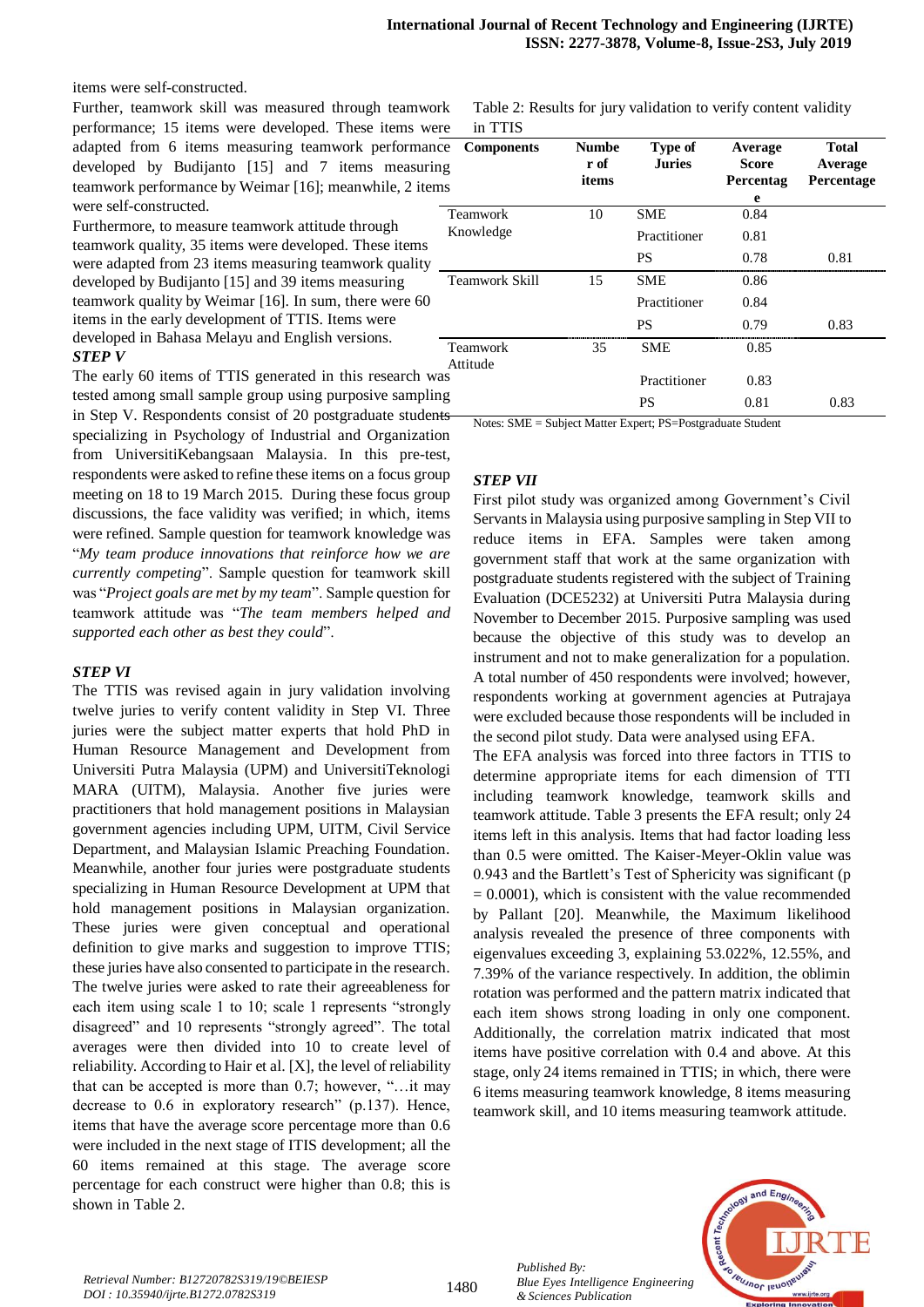## **Developing Teamwork Training Impact Scale: Constructing an Instrument to Determine the Impact of Training on Teamwork Effectiveness using Malaysian Sample**

Table 3: Results for Exploratory Factor Analysis (EFA)

| Num.             | <b>Items for Factor</b><br>Loading | <b>Factor Loading</b>    |   |
|------------------|------------------------------------|--------------------------|---|
|                  |                                    | Teamwork Knowledge       |   |
| 1.               | KPA6                               | .909                     |   |
| 2.               | KPA8                               | .894                     |   |
| 3.               | KPA7                               | .827                     |   |
| 4.               | KPA10                              | .809                     |   |
| 5.               | KPA9                               | .757                     |   |
| 6.               | KPA5                               | .756                     |   |
|                  |                                    | <b>Teamwork Skill</b>    |   |
| 1.               | KSA33                              | .941                     |   |
| 2.               | KSA31                              | .897                     |   |
| 3.               | KSA34                              | .865                     |   |
| 4.               | KSA32                              | .847                     |   |
| 5.               | KSA35                              | .841                     | I |
| 6.               | KSA30                              | .780                     |   |
| 7.               | <b>KSA29</b>                       | .773                     |   |
| 8.               | KSA28                              | .751                     |   |
|                  |                                    | <b>Teamwork Attitude</b> | S |
| 1.               | KKA10                              | .931                     |   |
| 2.               | KKA12                              | .870                     |   |
| 3.               | KKA6                               | .861                     |   |
| $\overline{4}$ . | KKA9                               | .849                     | F |
| 5.               | KKA14                              | .835                     |   |
| 6.               | KKA13                              | .827                     |   |
| 7.               | KKA7                               | .826                     |   |
| 8.               | KKA8                               | .805                     |   |
| 9.               | KKA15                              | .801                     |   |
| 10.              | KKA11                              | .770                     |   |

Notes: KPA=Teamwork Knowledge; KSA=Teamwork Skill; KKA=Teamwork Attitude

# *STEP VIII*

Second pilot study was organized in Step VIII among Government Civil Servant officers at multiple government agencies at Putrajaya, Malaysia that attended training organized by the Public Administration Institute of Malaysia (INTAN) in 2015. The objective of second pilot test is to determine reliability of TTIS as well as to determine whether TTIS can be used to determine the impact of training on teamwork. A total number of 221 respondents were involved; however, only 211 respondents were selected due to outliers. Respondents have to answer the questionnaire based on 5 Likert scale; they also have to remember their perception before and after the most preferred training organized by INTAN that they have attended previously. INTAN provides training programs for the Civil Servant Officers.

Using TTIS, the Cronbach Alpha reliability tests have shown a high value for each teamwork knowledge (Cronbach Alpha  $= .938$ ), teamwork skill (Cronbach Alpha  $= .955$ ), and teamwork attitude (Cronbach Alpha = .964). For overall, the reliability for TTIS is Cronbach Alpha = .963. This has shown that TTIS is a reliable instrument.

Further, a correlation test was organized using Pearson correlation between teamwork knowledge, teamwork skill, and teamwork attitude using the mean score for their perception after training completion. Findings indicated significant relationship; this is presented in Table 4. This indicated that TTI comprise of teamwork knowledge, skill and attitude, and can be measured using TTIS. These competencies have a significant relationship and can be used to determine the impact of training on teamwork effectiveness.

| Skill   | <b>Dimensions</b>    | <b>Correlations</b>  |          |          |         |  |
|---------|----------------------|----------------------|----------|----------|---------|--|
| .941    |                      | Teamwork             | Teamwork | Teamwork |         |  |
| .897    |                      | Knowledge            | Skill    | Attitude |         |  |
| .865    |                      | Pearson              | 1        | $.547**$ | $.640*$ |  |
| .847    | Teamwork             | Correlation          |          |          | $\ast$  |  |
| .841    | Knowledge            | Sig.<br>$(2-tailed)$ |          | .000     | .000    |  |
| .780    |                      | N                    | 211      | 211      | 211     |  |
| .773    |                      | Pearson              | $.547**$ |          | .470*   |  |
| .751    |                      | Correlation          |          |          | *       |  |
| ttitude | Teamwork<br>Skill    | Sig.<br>$(2-tailed)$ | .000     |          | .000    |  |
| .931    |                      | N                    | 211      | 211      | 211     |  |
| .870    |                      | Pearson              | $.640**$ | $.470**$ |         |  |
| .861    |                      | Correlation          |          |          |         |  |
| .849    | Teamwork<br>Attitude | Sig.                 | .000     | .000     |         |  |
| .835    |                      | $(2-tailed)$         |          |          |         |  |
| .827    |                      | N                    | 211      | 211      | 211     |  |

# Table 4: Correlation between dimensions in TTI

Notes: \*\*significant at 0.01 level

Furthermore, a paired sample t-test was used to determine the impact of training on teamwork effectiveness using TTIS. The mean score for before and after training were tested using paired sample t-test; the results are presented in Table 5. Findings indicated significant difference in the scores for after ( $M = 4.20$ ,  $SD = .54$ ) and before ( $M = 3.25$ ,  $SD = .86$ ) training completion for teamwork knowledge  $\lceil t (210) \rceil$ 16.18]; after ( $M = 4.30$ ,  $SD = .50$ ) and before ( $M = 3.37$ , SD  $=$  .78) training completion for teamwork skill [t (210)  $=$ 17.33]; and that after  $(M = 4.31, SD = .51)$  and before  $(M = 11.33)$ 3.34,  $SD = .74$ ) training completion for teamwork attitude [t  $(210) = 18.99$ ].

The magnitude of the differences in the mean score for each teamwork knowledge (eta squared = .5549), teamwork skill (eta squared  $= .6003$ ), and teamwork attitude (eta squared  $=$ .6321) was large. In fact, the paired samples correlations shows a significant correlation between the mean score for before and after for each teamwork knowledge ( $r = .351$ ,  $p =$ .01), teamwork skill ( $r = .336$ ,  $p = .01$ ), and teamwork attitude ( $r = .338$ ,  $p = .01$ ). The paired sample t-test has demonstrated that there is significant increase of teamwork competencies as measured before and after training completion; these imply that the impact of training on teamwork effectiveness can be measured using TTIS.

*Published By: Blue Eyes Intelligence Engineering & Sciences Publication* 



*Retrieval Number: B12720782S319/19©BEIESP DOI : 10.35940/ijrte.B1272.0782S319*

1481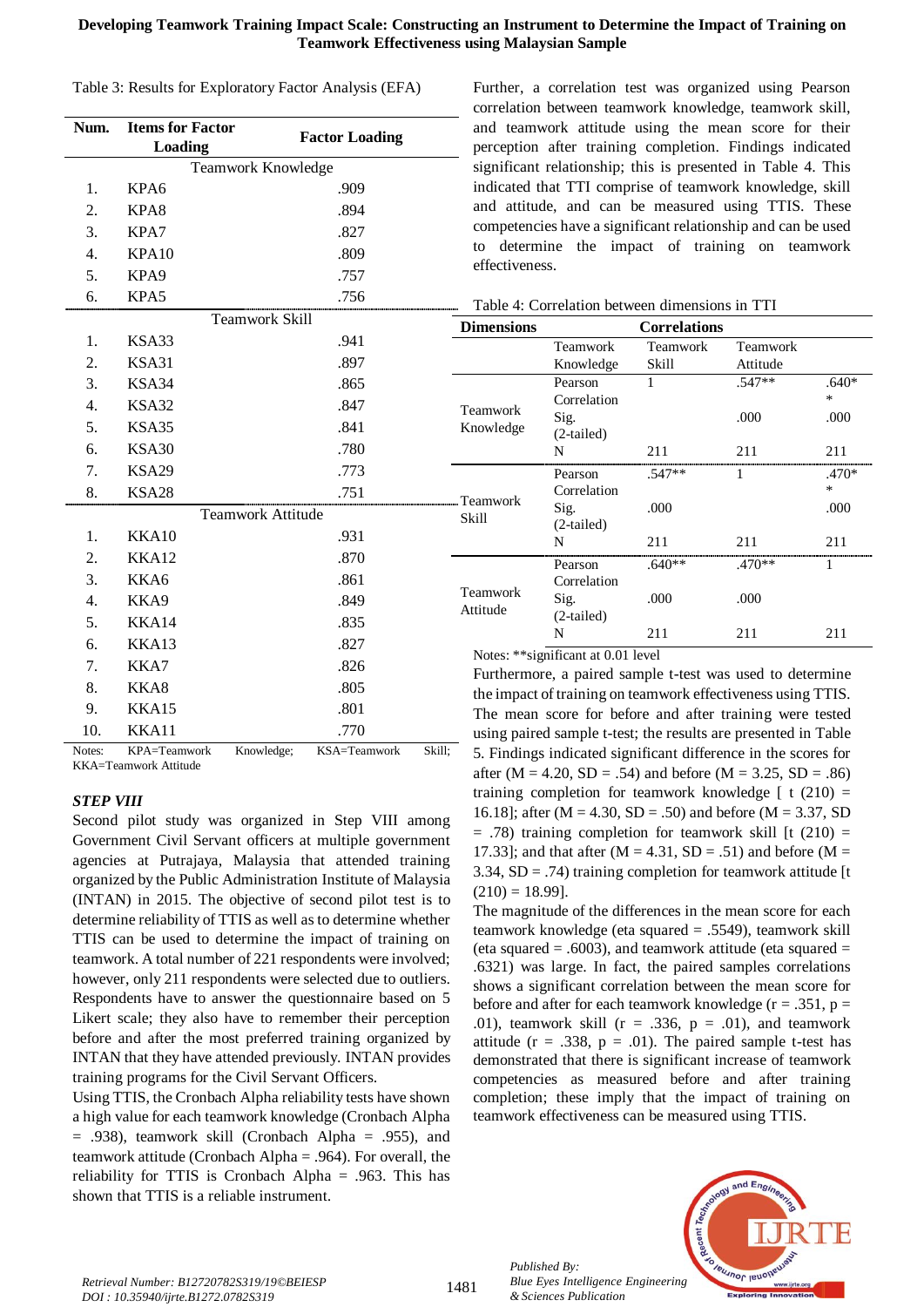|                                                     | <b>Paired Differences</b> |                   |                       |                                                        |         |        |     |                     |                |
|-----------------------------------------------------|---------------------------|-------------------|-----------------------|--------------------------------------------------------|---------|--------|-----|---------------------|----------------|
|                                                     | Mean                      | Std.<br>Deviation | Std.<br>Error<br>Mean | 95% Confidence<br><b>Interval of the</b><br>Difference |         |        | df  | Sig. (2-<br>tailed) | Eta<br>Squared |
|                                                     |                           |                   |                       | Lower                                                  | Upper   |        |     |                     |                |
| Pair $1$ :<br>Teamwork<br>Knowledge<br>After-Before | .95456                    | .85679            | .05898                | .83829                                                 | 1.07084 | 16.183 | 210 | .000                | 0.5549         |
| Pair 2:<br>Teamwork Skill<br>After-Before           | .92386                    | 77423             | 05330                 | 81879                                                  | 1.02894 | 17.333 | 210 | .000                | 0.6003         |
| Pair 3:<br><b>Teamwork Skill</b><br>After-Before    | .96751                    | .73975            | 05093                 | 86712                                                  | 1.06790 | 18.998 | 210 | .000                | 0.6321         |

Table 5: Correlation between dimensions in TTIS

#### V. **CONCLUSION**

The purpose of this study was to report the construction of new instrument to measure the impact of training on teamwork effectiveness named Teamwork Training Impact Scale (TTIS). Eight steps to develop instrument as suggested by Colton and Covert in 2007 were followed. Finding indicated that TTIS passed all the eight steps and was validated for face validity, content validity, reliability, and EFA. The first version of TTIS comprises of 60 items, however, only 24 items left in the final version. In fact, findings indicated that there is a significant impact of training provided by INTAN on teamwork effectiveness among the Malaysian Civil Servants Officers; this implies that TTIS can be used to determine the impact of training on teamwork effectiveness. In addition, future research is suggested to verify TTIS using other types of validity including construct and concurrent validity by using other samples especially organisation with business oriented. Therefore it is recommended for human resource development practitioners and researchers to use TTIS for the purpose of determining the impact of training on teamwork effectiveness.

#### VI. **ACKNOWLEDGMENTS**

Special thanks to the Ministry of Education Malaysia and UniversitiKebangsaan Malaysia (UKM) that supported the research under Prototype Research Grant (PRGS/1/2017/SS03/UKM/02/1) and Fundamental Research Grant (FRGS/1/2014/SS02/UKM/ 02/3). Teamwork Training Impact Scale (TTIS) has been registered for intellectual property Copyright at UKM.

#### **REFERENCES**

1. Garavan, T. N., McCarthy, A. M., & Morley, M. J., ed. "Global Human Resource Development: Regional and Country Perspectives". Edited by Garavan, T. N., McCarthy, A. M., &

Morley, M. J., Global Human Resource Development: Landscaping the Anatomy of an Evolving Field. New York: Routledge, 2016.

- 2. Noe, R.A. Employee Training and Development. 7 ed. Boston: McGraw Hill, 2017.
- 3. Kirkpatrick, D. "Great Ideas Revisited: Revisiting Kirkpatrick's Four-Level Model." Training and Development vol.50, 1996, pp.54-7.
- 4. Alliger, G. M., &Janak, E. A. "Kirkpatrick's Level of Training Criteria: Thirty Years Later." Personnel Psychology vol.42, 1989, pp.331-42.
- 5. Holton, E. F., III. "Holton's Evaluation Model: New Evidence and Construct Elaborations." Advances in Developing Human Resources vol.7, no.37, 2005, pp. 37-54.
- 6. Reio, T. G., Rocco, T. S., Smith, D. H., & Chang, E. "A Critique of Kirkpatrick's Evaluation Model." New Horizons in Adult Education and Human Resource Development vol.29, no.2, 2017, pp. 35-53.
- 7. Aziz, S. F. A. KeberkesananLatihan Dan Pembangunan SumberManusia. Bangi, Selangor, Malaysia: Penerbit UKM, 2018.
- Aguinis, H., &Kraiger, K. "Benefits of Training and Development for Individuals, and Teams, Organizations, and Society." Annual Review of Psychology vol.60, 2009, pp.451-74.
- 9. Aziz, S. F. A., Silong, A. D., & Zakaria, Z. "Developing Individual Training Impact Scale for Workplace Training: Testing the Malaysian Sample to Determine the Impact of Training on Individual Effectiveness." Advanced Science Letters, 2018, vol.24, pp.5067–69.
- 10. Aziz, S. F. A., Silong, A. D., Ahmad, K., Selamat, M. N., Roslan, M. R. H., & Manan. M. R. A. "Developing Organizational Training Impact Scale for Workplace Training: Testing the Malaysian Sample to Determine the Impact of Training on Organizational Effectiveness." International Journal of Economics and Financial Issues vol.6, no.S6, 2016, pp.142-48.
- 11. Alliger, G. M., Tannenbaum, S. L., Bennett, W. Jr., Traver, H., & Shetland, A. "A Meta-Analysis of the Relations among Training Criteria." Personnel Psychology vol.50, 1997, pp.341-58.
- 12. Arthur Jr, W., Bennett Jr, W., Edens, P. S., & Bell, S. T. "Effectiveness of Training in Organizations: A Meta-Analysis of Design and Evaluation Features." Journal of Applied Psychology vol.88, no. 2, 2003, pp.234-45.
- 13. Kraiger, K., Ford, J. K., & Salas, E. "Application of Cognitive, Skill-Based, and Affective Theories of Learning Outcomes to New Methods of Training Evaluation". Journal of Applied Psychology vol.78, 1993, pp.311-328.
- 14. Subramaniam, M., &Youndt, M. A. "The Influence of Intellectual Capital on the Types of Innovative Capabilities." Academy of Management Journal 48, no. 2 (2005): 450-63.
- 15. Budijanto, R. R. "Thinking Styles, Teamwork Quality and Performance". Unpublished doctoral dissertation, University of Canberra, Canberra, Australia, 2013.
- 16. Weimar, E. "The influence of teamwork quality on software team performance". Unpublished masters dissertation, Tilburg University, Tilburg, Netherlands, 2013.
- 17. Colton, D., & Covert, R. W. Designing and Constructing Instruments for Social Research and



*Retrieval Number: B12720782S319/19©BEIESP DOI : 10.35940/ijrte.B1272.0782S319*

1482

*Published By: Blue Eyes Intelligence Engineering & Sciences Publication*